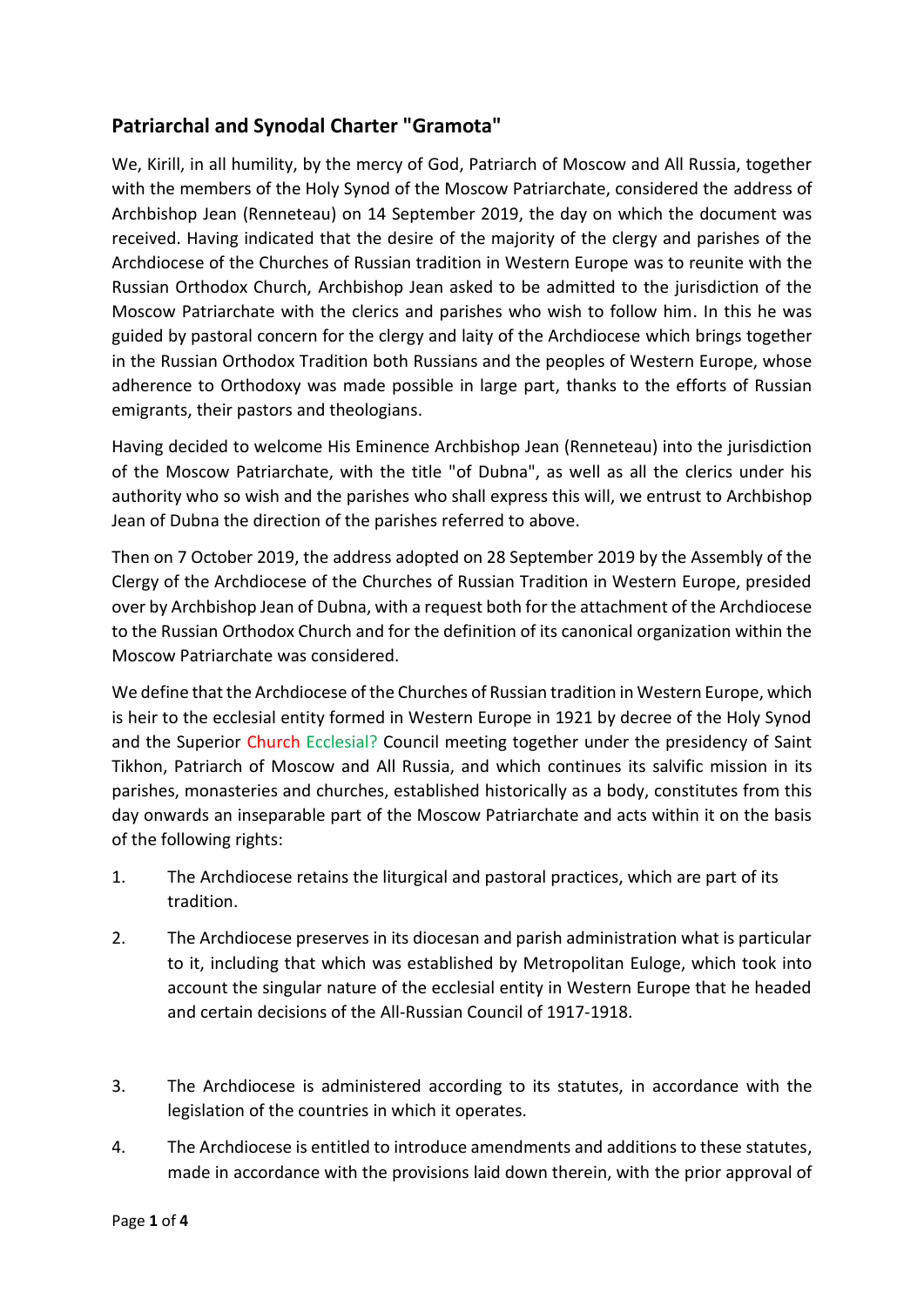the Patriarch of Moscow and All Russia and subsequent confirmation by the Holy Synod.

- 5. The Archdiocese receives the Holy Myron (Chrism) from the Patriarch of Moscow and All Russia.
- 6. The Archdiocese is headed by a hierarch (bishop) with the title of Archbishop, who ensures the direct canonical link between the Moscow Patriarchate and the communities of the Archdiocese.
- 7. The diocesan hierarch (bishop) of the Archdiocese has the full hierarchical rights provided for by the canons (church law) in respect to monasteries, parishes and members of the clergy under his jurisdiction. In particular, the diocesan hierarch of the Archdiocese has the exclusive right:
	- a. to create new monasteries and parishes within the Archdiocese.
	- b. to give canonical leave to the members of the clergy of the Archdiocese.
	- c. to accept clerics into the Archdiocese (adhering to the rules which apply within the Moscow Patriarchate with regard to the transfer of clerics from dioceses in its canonical territory to dioceses outside it).
	- d. to ordain clerics for the Archdiocese.
	- e. to appoint and authorize to ecclesiastical diakonia (service) any cleric or lay person in his jurisdiction.
	- f. to carry out the decisions of the ecclesiastical tribunal of the Archdiocese.
- 8. The election of the diocesan hierarch (bishop) and the vicar bishops of the Archdiocese take place as follows:
	- a. for the election of the diocesan hierarch (bishop) the Council of the Archdiocese creates a preliminary list of candidates, having sought the recommendations of the monasteries and parishes; for the election of vicar bishops for the Archdiocese a list is established by the diocesan hierarch (bishop) of the Archdiocese, after consultation with the existing Vicar Bishops of the Archdiocese and with the Council of the Archdiocese.
	- b. the preliminary list of candidates shall be submitted to the Patriarch of Moscow and All Russia, who shall be entitled to make amendments to it.
	- c. the Council of the Archdiocese may either send the list of candidates received from the Patriarch of Moscow and All Russia to the monasteries and parishes of the Archdiocese, or submit another list to the Patriarch of Moscow and All Russia.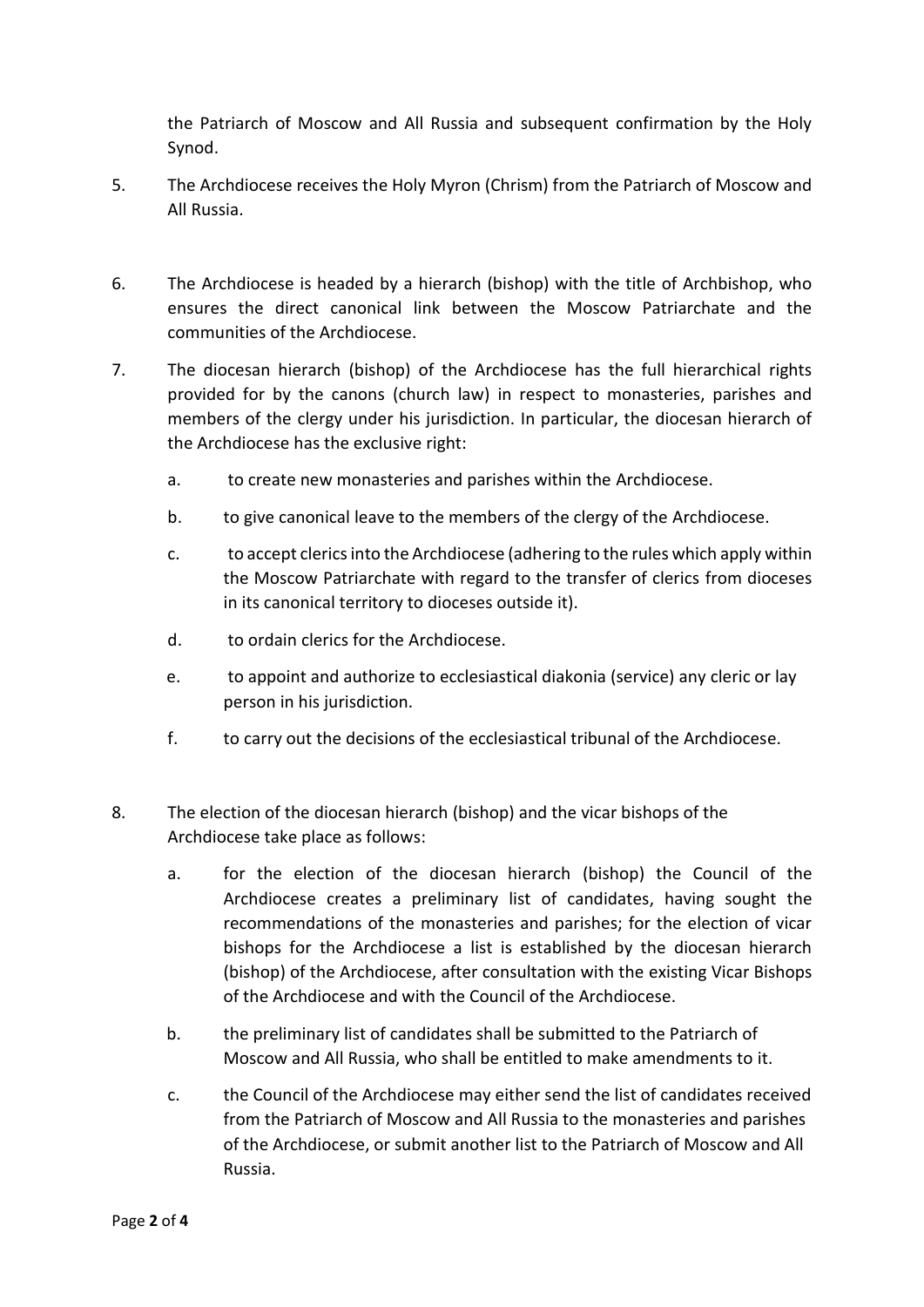- d. after receiving the list of candidates, monasteries and parishes shall elect their delegates in accordance with the statutes of the Archdiocese.
- e. the General Assembly of the Archdiocese composed of the clergy and lay delegates shall elect the bishop in accordance with the statutes of the Archdiocese.
- f. the election of the bishop is confirmed by the Holy Synod.
- 9. The name of the diocesan hierarch (bishop) of the Archdiocese is commemorated during celebrations in all the churches of the Archdiocese after the name of the Patriarch of Moscow and All Russia. The names of the vicar bishops are commemorated during celebrations in the churches of the Archdiocese, as directed by the diocesan hierarch (bishop) of the Archdiocese, after the name of the Patriarch of Moscow and All Russia and that of the diocesan hierarch of the Archdiocese.
- 10. The bishops of the Archdiocese are *'ex officio'* members of the Local Council and the Episcopal Council while the representatives of the clergy and laity of the Archdiocese are members of the Local Council, having been elected in accordance with the rules in place.
- 11. The diocesan hierarch (bishop) of the Archdiocese participates in sessions of the Holy Synod in rotation with other temporary members of the Synod, according to the established rules.
- 12. The decisions of the Local Council and the Episcopal Council, are binding on the Archdiocese, while the decisions of the Holy Synod are applied within the Archdiocese in a way which accords with its own distinctive practices, with the agreement with the Patriarch of Moscow and All Russia.
- 13. The body for appealing the decisions of the Ecclesiastical Tribunal of the Archdiocese is the High Ecclesiastical Tribunal of the Moscow Patriarchate, while proceedings against the Bishops of the Archdiocese are the responsibility of the High Ecclesiastical Tribunal and the Episcopal Council.
- 14. The Archdiocese retains its financial autonomy and manages its movable and immovable property within the framework of its existing legal personality and in accordance with the legislation in the countries where the Archdiocese operates.
- 15. The relations of the Archdiocese with the state authorities are defined by the principle of the separation of church and state, taking into account the legislation of each country. As the Episcopal Council pointed out in 2011, the participation of clergy in election campaigns and political struggles is unacceptable. While remaining faithful to the teaching of the Orthodox Church and respecting the fundamental dogmatic and pastoral documents of the Russian Orthodox Church, the clergy of the Archdiocese